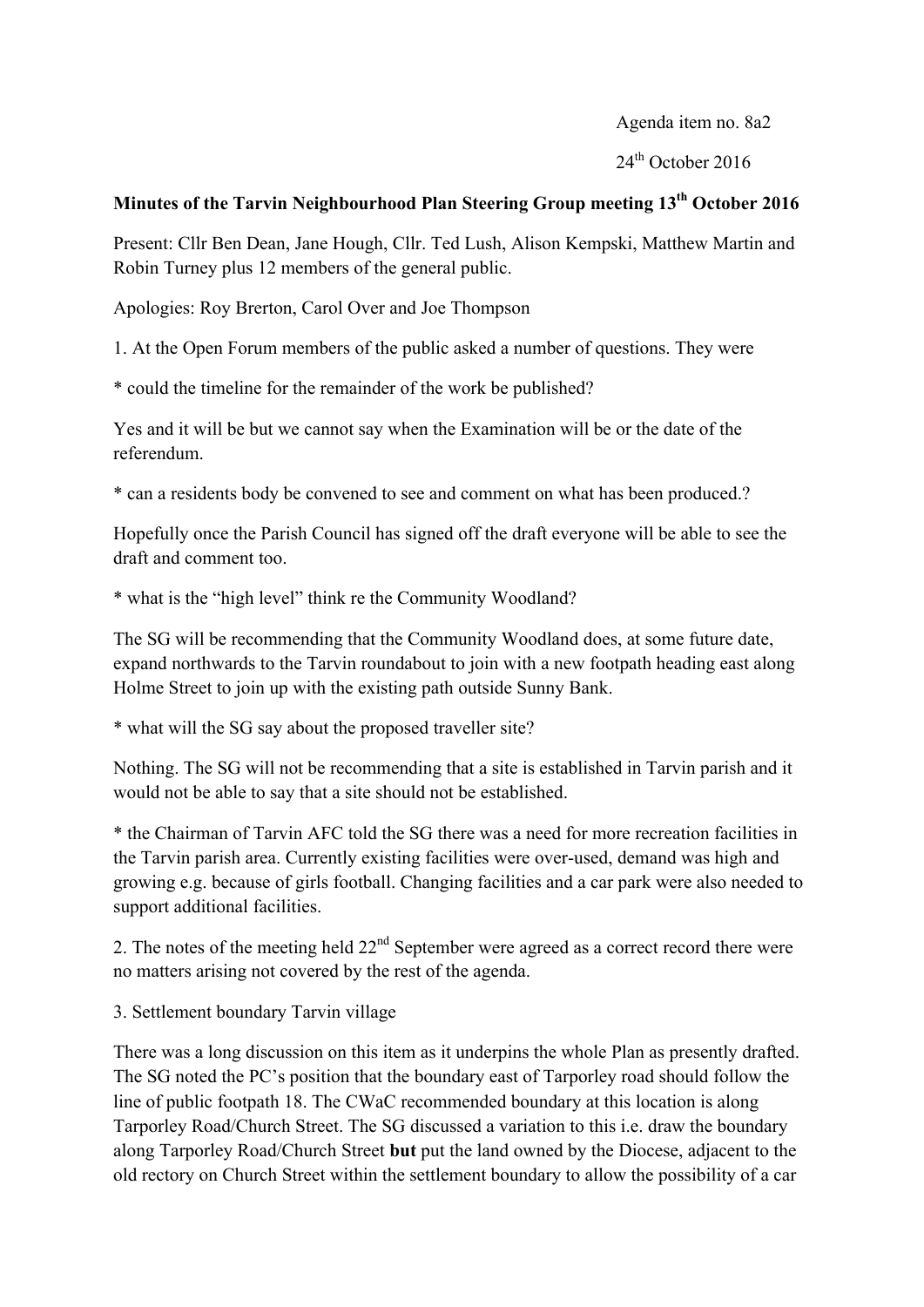park on the Church Street frontage and low cost housing at the rear. In the end the SG decided that the boundary should be as proposed by CWaC. The SG want to discuss the draft Plan with the PC as soon as it is possible and this will be an important part of those discussions.

4. Each of the draft chapters was discussed in turn.

**Health and wellbeing:** Robin had looked at the pros and cons of siting an all weather pitch at various locations ( east of Tarporley Road, Townfield Lane and King George V playing field) and concluded the first was the best. With Ben he will look to see what provision could be sited on CWaC owned land on Tarporley road ( ex-holding no.10). This would be permitted even if outside the settlement boundary. The impact of any flood lighting would also need to reassessed. Robin will review with Alison the Townfield Lane site re ridge and furrow. Robin will look at alternative safe cycling routes if the cinder track is not viable. Ted will work with Carol on the health element. Ted will write to the owner of the land between the Community Woodland and Tarvin roundabout to try to understand his aspirations for the land.

**Housing:** conclusion of the settlement boundary would be included. At the November meeting the SG will discuss the meeting that Joe and Matt had with CWaC officers on the possibilities of low cost housing on holding no.10. ( Although the Plan goes to 2030 and the SG's current conclusion is that there should be no major housing development in Tarvin parish until that date, the SG knows that CWaC has to review their Local Plan every 5 years and also if CWaC ever fails to have 5 years worth of housing land available developers would be able to submit proposals).

**Transport:** comment on the impact of housing approvals beyond the Tarvin NP area will be left in BUT we will try to see if it can be reworded.

**Landscape and Environment:** Alison to speak to Tony Bland, Civic Trust re ridge and furrow land. Robin to make his old maps available to Alison and Jane. Some minor amendments to sites of nature and conservation value and protected views.

**Employment:** looked at shared offices in existing buildings. Roy and Ted

5. The SG agreed

\* to publish immediately the results of the second community questionnaire plus the summary of question 11 responses and anonymised individual comments to that question. ( Joe and Matt)

\* seek joint meeting with the PC in December to discuss draft Plan (Ted)

 $*$  to ask Richard Thresh, Cheshire Voluntary Action to the next meeting,  $10<sup>th</sup>$  November, with a view to engaging him to look at the policies in the draft plan and tighten them up and prepare the Conditions Survey. (Ted)